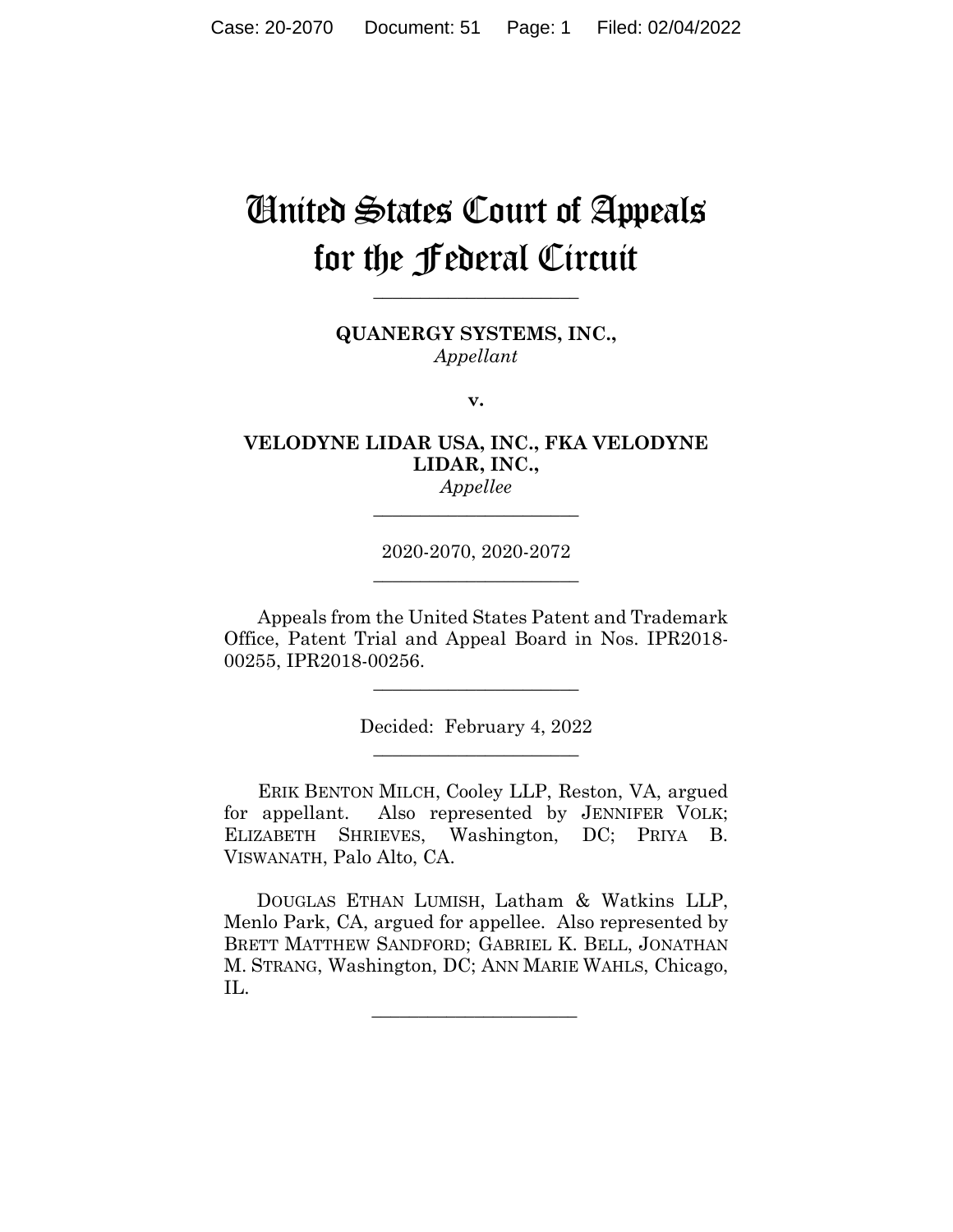#### Before NEWMAN, LOURIE, and O'MALLEY, *Circuit Judges*.

#### O'MALLEY, *Circuit Judge*.

This appeal is about a laser-based system for measuring distances. While useful for a number of purposes, the system is best known for helping autonomous cars sense their surroundings. U.S. Patent No. 7,969,558 ("the '558 patent") claims such a system, and appellee Velodyne Lidar USA, Inc. markets products incorporating such systems. Appellant Quanergy Systems, Inc. also markets products employing laser systems. Unsurprisingly, Quanergy challenged the validity of multiple claims in the '558 patent in two *inter partes* review ("IPR") proceedings before the Patent Trial and Appeal Board ("Board").

Quanergy now appeals the two final written decisions of the Board in those proceedings. In its decisions, the Board held that claims 1–4, 8, 9, 16–19, and 23–25 of the '558 patent are not unpatentable as obvious. *Quanergy Sys., Inc. v. Velodyne Lidar, Inc.* (*Quanergy I*), No. IPR2018-00255, 2019 WL 2237114 (P.T.A.B. May 23, 2019); *Quanergy Sys., Inc. v. Velodyne Lidar, Inc.* (*Quanergy II*), No. IPR2018-00256, 2019 WL 2237137 (P.T.A.B. May 23, 2019). We affirm both decisions.

#### I. BACKGROUND

#### A. The '558 Patent

The '558 patent, entitled "High Definition Lidar System," relates to a lidar-based 3-D point cloud measuring system. '558 patent, at [54]; *id.* at col. 3, ll. 3–4. Lidar, or ladar, is an acronym for "Laser Imaging Detection and Ranging." *Id.* at col. 3, ll. 65–66. Think radar—"Radio Detection and Ranging"—but employing light rather than radio waves.

The specification begins by describing the well-known use of a pulse of light to measure distance. *Id.* at col. 1,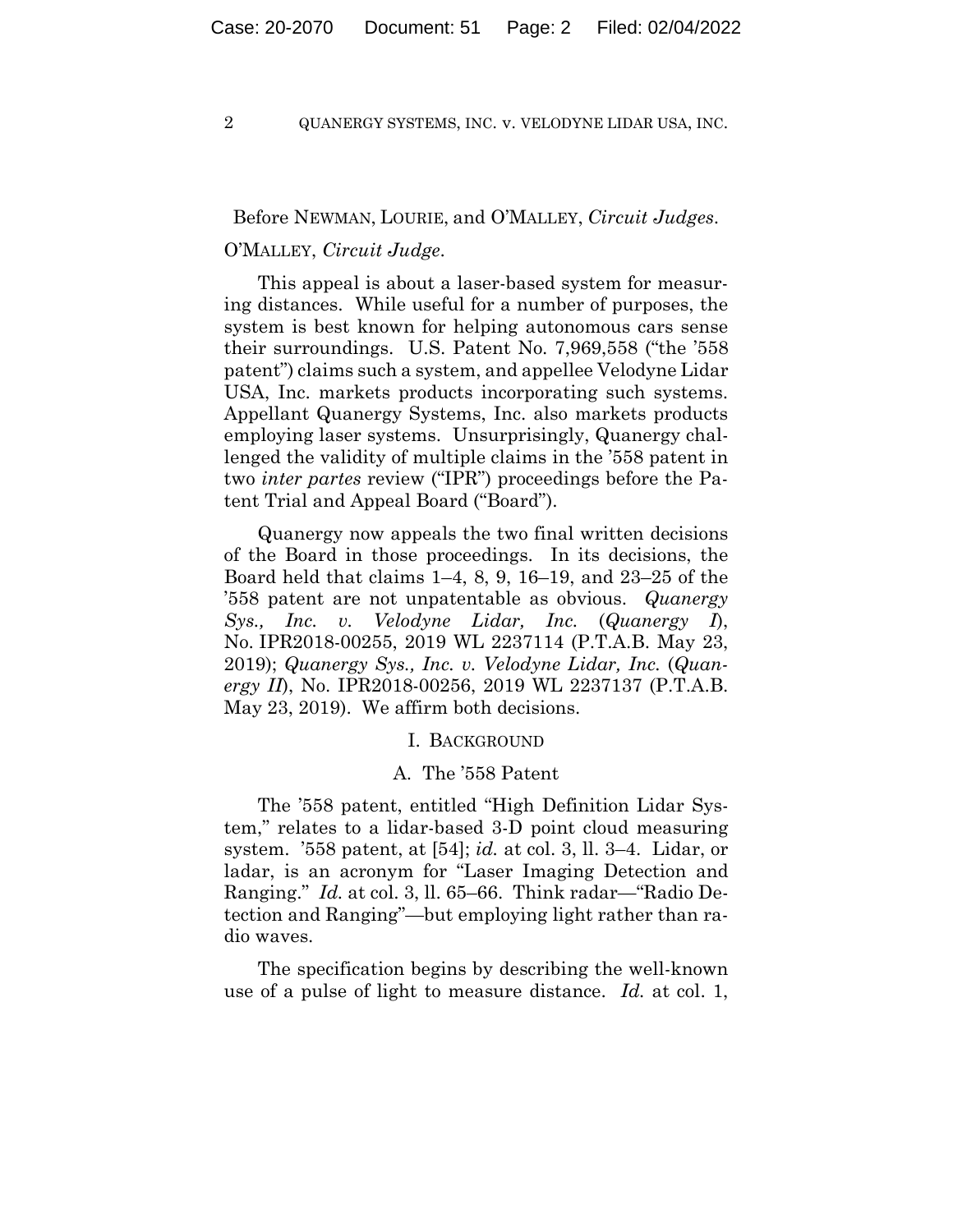ll. 11–12. First, a laser emitter pulses, emitting a burst of light. *Id.* at col. 1, ll. 13–14. A system then measures the time it takes for the pulse of light to return to a detector mounted near the laser emitter. *Id.* at col. 1, ll. 15–17. Using that measurement, the system can derive a distance with high accuracy. *Id.* at col. 1, ll. 17–18. The parties refer to this technique of measuring distance as pulsed time-of-flight (or "ToF") lidar.

The specification explains that each distance measurement is a "pixel," and a collection of pixels is called a "point cloud." *Id.* at col. 1, ll. 19–23. Systems may render a point cloud as an image or analyze it for other reasons, including detecting obstacles. *Id.* at col. 1, ll. 22–24. According to the specification, a number of commercial products are capable of rendering a 2-D point cloud. *Id.* at col. 1, ll. 32–34. Most of these devices capture distance measurements using a single laser emitter and detector, as well as a moving mirror. *Id.* at col. 1, ll. 36–39. These devices can also provide for a 3-D point cloud by, *e.g.*, mounting the instrument on a gimbal that "nods" the unit up and down to increase the field of view or using a prism to divide the laser pulse into multiple layers with different vertical angles. *Id.* at col. 1, ll. 47–64.

The specification criticizes these existing 3-D point cloud systems because "the needs for autonomous vehicle navigation place unrealistic demands on" them. *Id.* at col. 2, ll. 35–37. According to the specification, some systems take excellent pictures but are unsuitable for highway use because they take several minutes to collect a single image. *Id.* at col. 2, ll. 37–40. Others suffer from a limited field of view. *See id.* at col. 2, ll. 40–45. The specification explains that "it is necessary to see everywhere around the vehicle, almost a full 360 degrees, in order to safely navigate today's highways," as well as "to have a minimum of delay between the actions happening in the real world and the imaging/reaction to it." *Id.* at col. 2, ll. 45–49. The specification estimates that the update rate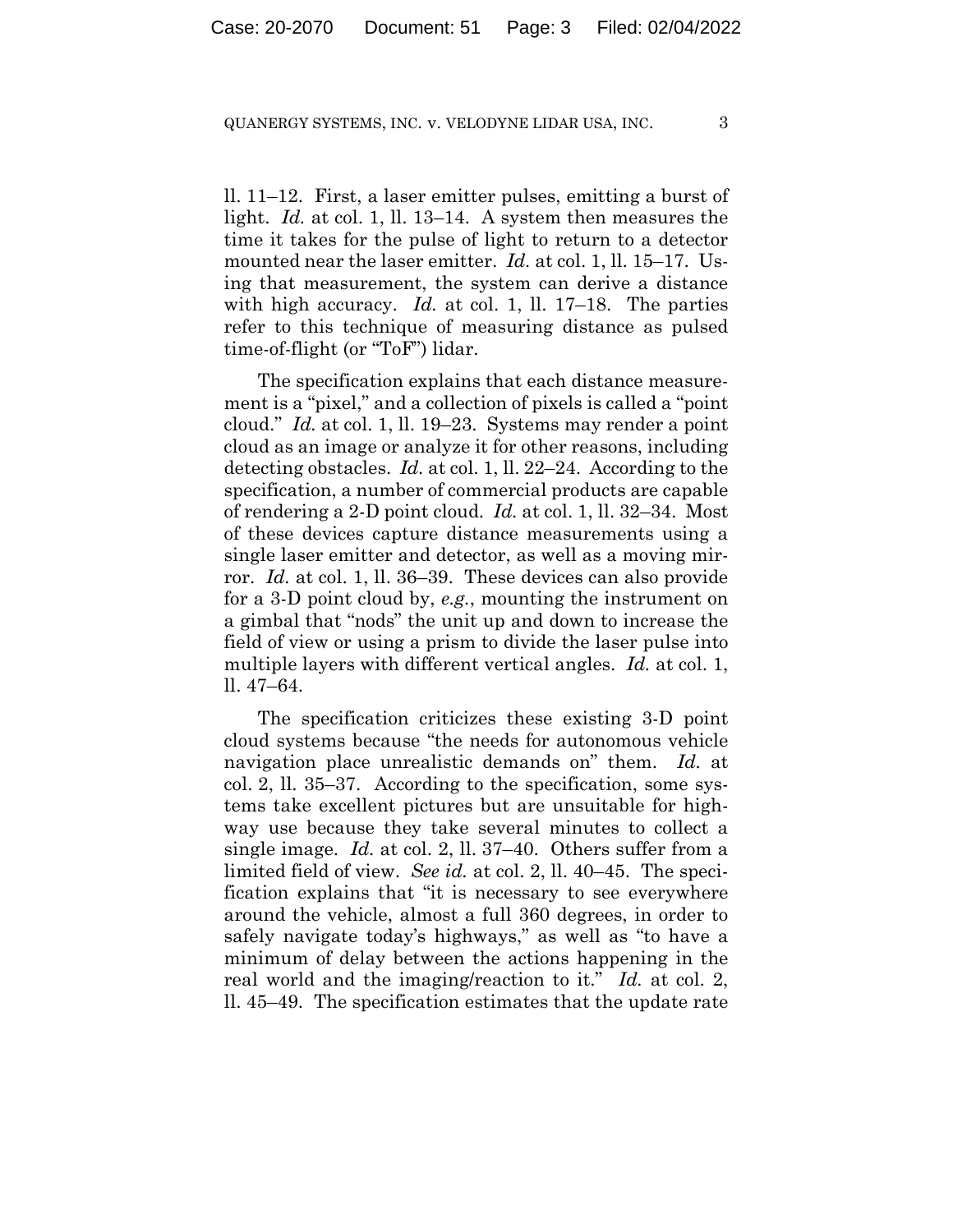of the point cloud—or "refresh rate"—should be at least 5 times per second and specifies that the vertical field of view should extend from above the horizon to as close to the ground in front of the vehicle as possible. *See id.* at col. 2, ll. 53–57.

In this context, the specification discloses its invention of a lidar-based 3-D point cloud measuring system, which rotates a plurality of laser emitters and detectors. *See id.* at col. 3, ll. 3–9. The invention "provides a more compact and rugged unit for gathering 3-D point cloud information." *Id.* at col. 3, ll. 28–30. The preferred embodiment is a lidar system that uses 64 pairs of laser emitters and detectors, has a 360-degree horizontal field of view and a 26.8-degree vertical field of view, and rotates at a rate of up to 200 Hz. Id. at col. 3, l. 67–col. 4, l. 7. The system can collect approximately 1 million time-of-flight distance points per second, and it provides the unique combination of a 360-degree field of view, a broad vertical field of view, a high point cloud density, and a high refresh rate. *Id.* at col. 4, ll. 9–13; *id.* at col. 6, ll. 37–41.

Independent claim 1 is illustrative. It recites:

A lidar-based 3-D point cloud system comprising:

a support structure;

a plurality of laser emitters supported by the support structure;

a plurality of avalanche photodiode detectors supported by the support structure; and

a rotary component configured to rotate the plurality of laser emitters and the plurality of avalanche photodiode detectors at a speed of at least 200 RPM.

*Id.* at col. 7, ll. 59–67.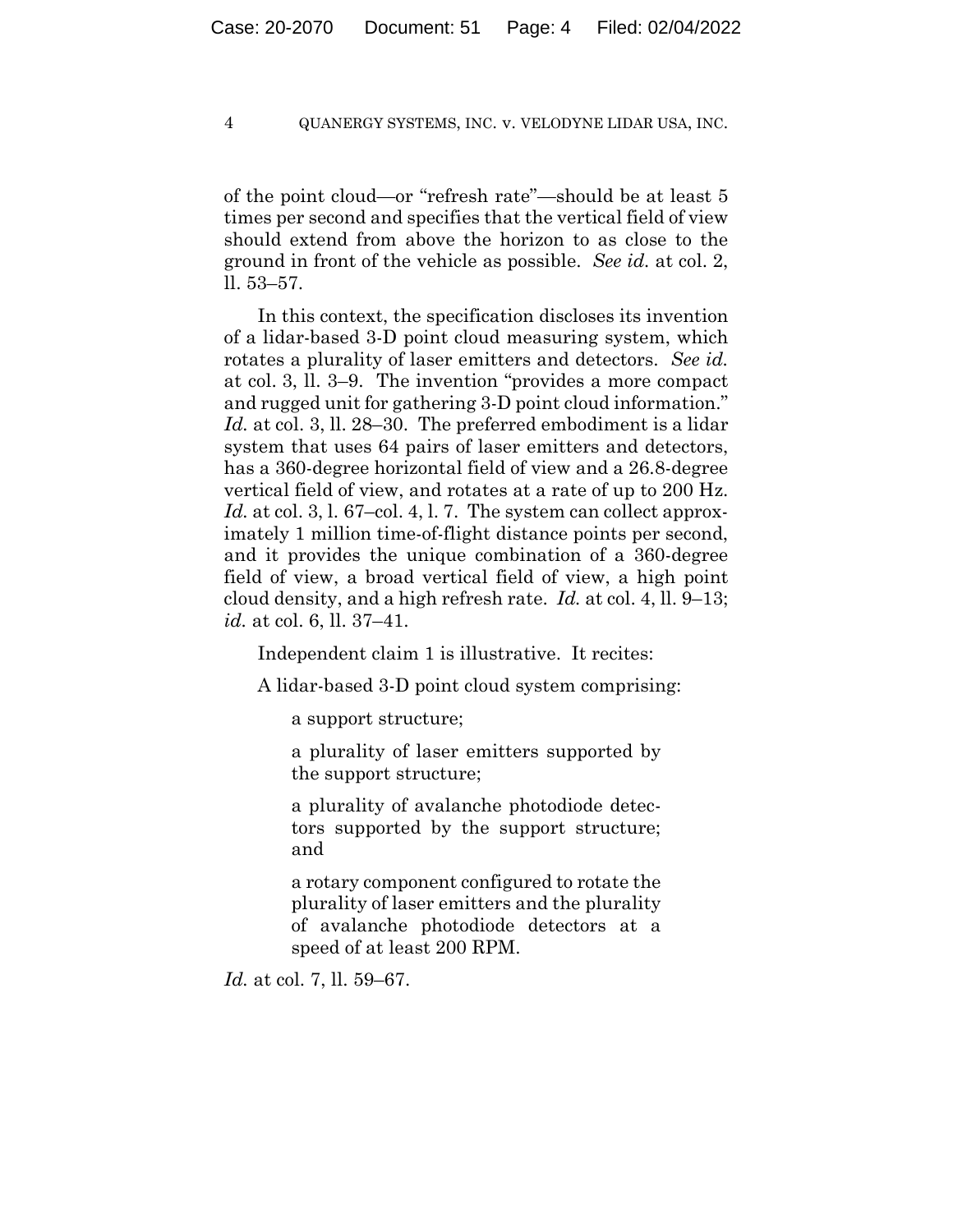#### B. The Prior Art

#### Two prior art references are relevant to this appeal.

#### 1. Mizuno

Japanese Patent Application No. H3-6407 ("Mizuno") describes a device that measures the outer peripheral shape of an object. J.A. 4285. According to Mizuno, conventional devices determined an object's shape by revolving around the object, scanning a light toward it, and using a light detector opposite the light source to measure where the object blocks the light. J.A. 4285–86. Mizuno explains that these conventional devices could not accurately measure the object's outer peripheral shape because they could not measure or detect a recessed portion of the object. J.A. 4286.

To solve this problem, Mizuno teaches the use of a "reflected light-type distance measuring instrument" that is on a rotating member and oriented toward the centerline of the rotating member, where a measured object is placed. J.A. 4286. The instrument emits light toward the centerline and measures the distance to the object by detecting the reflected light. J.A. 4286. In one embodiment of the claimed invention, Mizuno explains that the instrument measures the distance to the location of the reflection "based on the location at which the light is detected." J.A. 4287. Mizuno further teaches that its device can measure surface defects "because the detection position for the reflected light will shift." J.A. 4288.

Quanergy asserts that Mizuno renders the challenged claims of the '558 patent obvious because "Mizuno . . . teaches and renders obvious a pulsed ToF 'lidar' system." Appellant's Reply Br. 16.

#### 2. Berkovic

Berkovic is an article published in 2012, entitled "Optical Methods for Distance and Displacement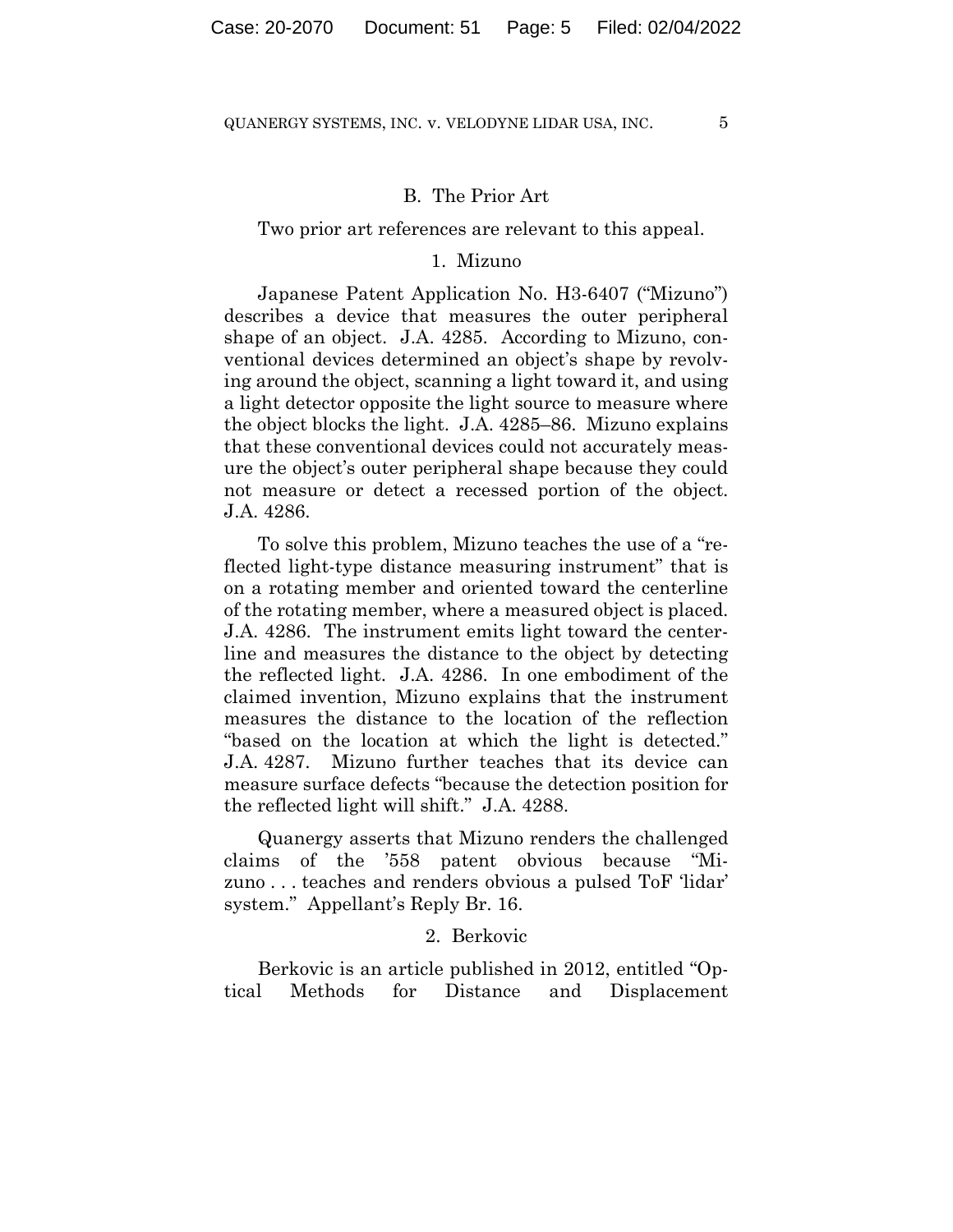Measurements." J.A. 6985–7007. It reviews various techniques for measuring distance to objects, including triangulation and time-of-flight sensing. *See* J.A. 6985. According to Berkovic, triangulation is "a procedure in which a distance or position is determined from considerations based on the geometries of similar triangles." J.A. 6990. Berkovic reports that commercially available triangulation sensors "are generally applicable for distance measurements in ranges of approximately 10 mm to 1 m." J.A. 6991–92. Meanwhile, problems arise when using laser time-of-flight sensors to obtain accurate measurements at distances shorter than tens of meters.<sup>1</sup> J.A. 6993.

#### C. Procedural History

Quanergy filed two petitions for *inter partes* review. In one petition, Quanergy challenged claims 1–4, 8, and 9 of the '558 patent as obvious over Mizuno. In the other petition, Quanergy challenged claims 16–19 and 23–25 of the '558 patent, also asserting obviousness over Mizuno.2 The Board instituted review on both petitions. In substantially similar final written decisions, the Board held that

<sup>1</sup> Although Quanergy never asserted the combination of Mizuno and Berkovic, it argued that Berkovic showed what was known in the state of the art at the time and what technologies a skilled artisan might use in a system like Mizuno, including time-of-flight technology. *Quanergy I*, 2019 WL 2237114, at \*8.

While Quanergy also asserted that the challenged claims were obvious over Mizuno in combination with other prior art references, it only appeals the Board's findings relating to its Mizuno-only based challenges. We accordingly do not discuss either the art mentioned in the other asserted combinations or the Board's reasons for rejecting those challenges.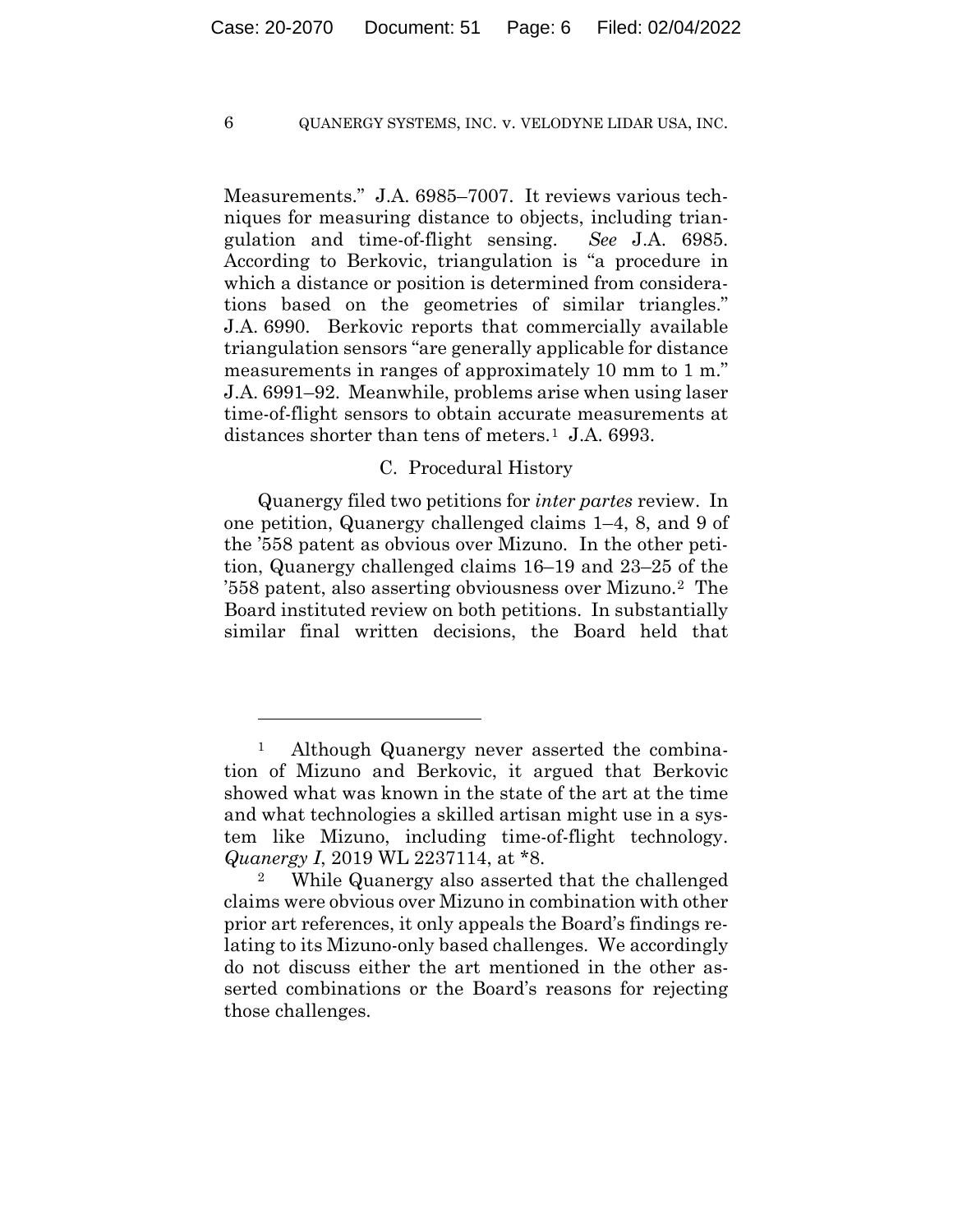Quanergy had not shown that the challenged claims were unpatentable.

Four of the Board's determinations are pertinent to these appeals.3 First, the Board construed the term "lidar" to mean "pulsed time-of-flight (ToF) lidar." *Quanergy I*, 2019 WL 2237114, at \*5. The Board explained that the specification exclusively focuses on pulsed time-of-flight lidar: "That basic concept of deriving distance by measuring the 'time' of travel (i.e., flight) of the laser pulse to and from an object underlies the entire description of the '558 patent." *Id.* The Board noted that its construction of the term "lidar" was consistent with the testimony of both parties' experts. *Id.* at \*6. It found no support in the record for the testimony of Quanergy's expert that the term "lidar" included triangulation systems because the only contemporaneous article that the expert cited clearly distinguished between triangulation-based and time-of-flight sensors. *Id.*

Second, the Board found that Mizuno does not disclose or suggest a lidar system as construed. *Id.* at \*7. The Board relied not only on its own reading of Mizuno, but also on the testimony of both parties' experts, who agreed that Mizuno's system is not a time-of-flight lidar system. *Id.* at  $*6 - 7$ .

Third, the Board found that a skilled artisan would not have used pulsed time-of-flight lidar in Mizuno's shortrange measuring device. *Id.* at \*8. According to the Board, Berkovic suggests that the accuracy of pulsed time-of-flight lidar measurements degrades in shorter ranges. *Id.*

Even assuming that Berkovic had suggested the use of pulsed time-of-flight lidar for short-range measurement,

<sup>3</sup> For brevity, we cite to *Quanergy I*. Unless otherwise noted, all citations to *Quanergy I* should be understood to reference the analogous passage in *Quanergy II*.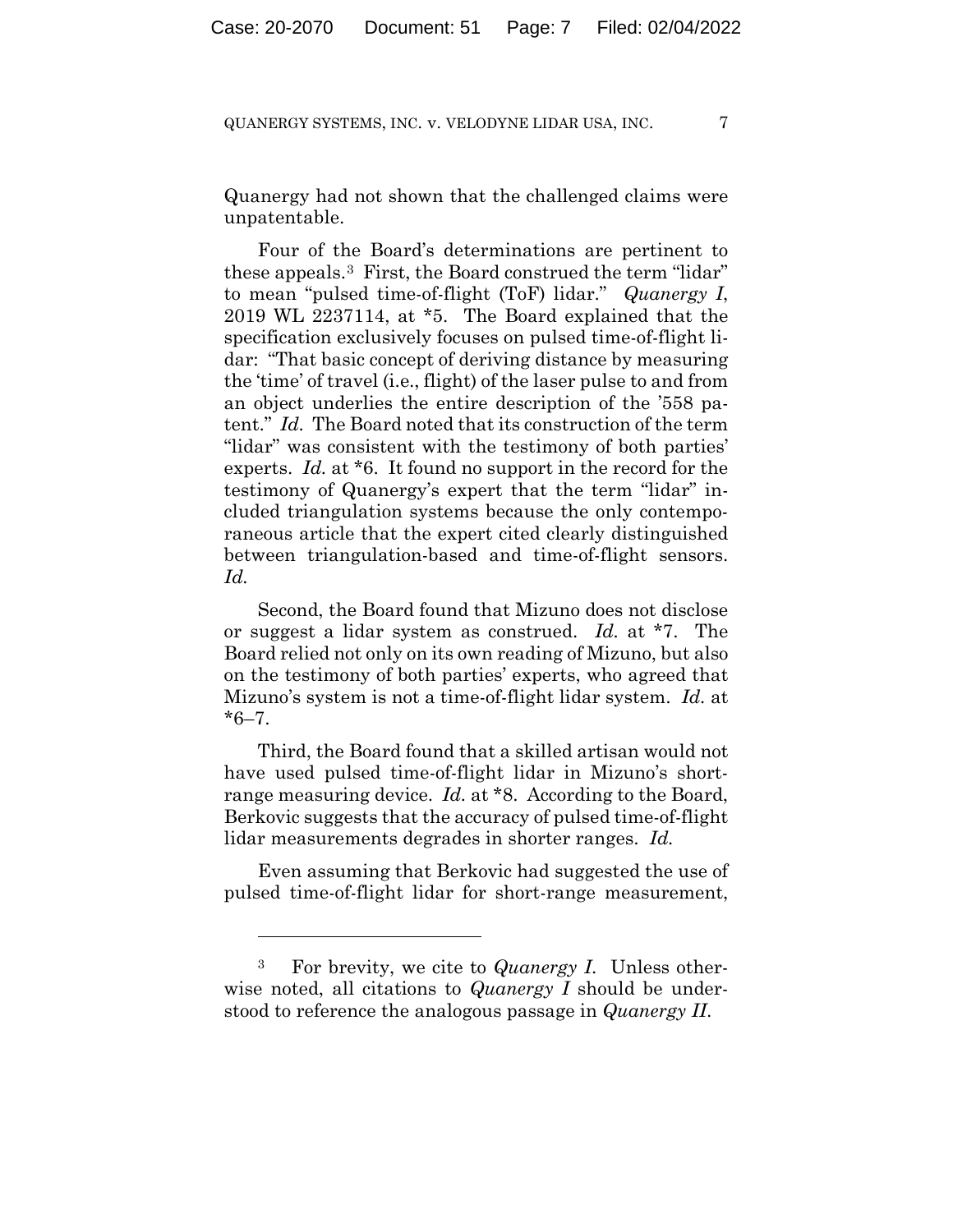moreover, the Board found that a skilled artisan would not have had a reasonable expectation of success in modifying Mizuno's device to use pulsed time-of-flight lidar. *See id.* at \*8, \*10, \*12. The Board was unpersuaded by Quanergy's assertion that the modification was obvious to try because "[t]he only evidence that Quanergy proffers of an expectation of success is speculation from its expert about the endless possibilities of Mizuno's teachings." *Id.* at \*9. The Board faulted Quanergy's expert for not explaining "how or why a skilled artisan would have had an expectation of success in overcoming [the] problems in implementing a pulsed [time-of-flight] sensor into a short-range measurement system such as Mizuno's" that Berkovic identifies. *Id.* at \*10. And it went on to find that other state-of-the-art evidence supported its finding that a skilled artisan would not reasonably expect to succeed in using pulsed time-of-flight lidar in short-range measurement devices like Mizuno's system. *See id.* at \*9.

Fourth, the Board found that, even if Quanergy had satisfied the first three of the four factors established in *Graham v. John Deere Co.*, 383 U.S. 1 (1966), "Velodyne's objective evidence clearly outweighs any presumed showing of obviousness by Quanergy."4 *Id.* at \*17. The Board presumed a nexus between the claimed invention and Velodyne's evidence of unresolved long-felt need, industry praise, and commercial success. *See id.* at \*12–13. It explained that Velodyne's expert had provided a detailed analysis mapping claim 1 of the '558 patent to each of Velodyne's commercial products, testimony that Quanergy

<sup>&</sup>lt;sup>4</sup> The obviousness inquiry requires examination of the four *Graham* factors: (1) the scope and content of the prior art, (2) the differences between the prior art and the claims at issue, (3) the level of ordinary skill in the pertinent art, and (4) any objective indicia of nonobviousness. *See* 383 U.S. at 17–18.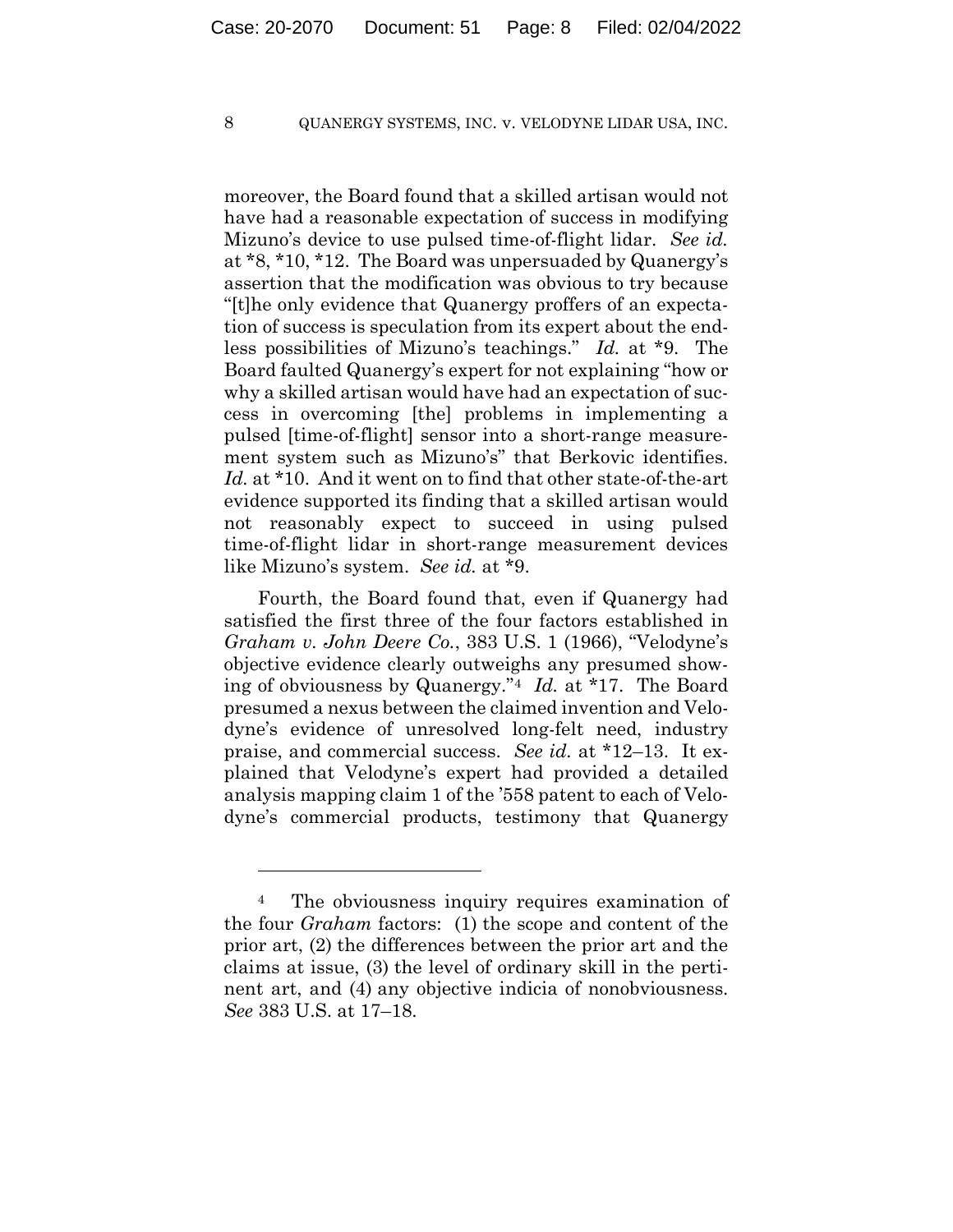never disputed. *Id.* at \*13. The Board noted that Quanergy identified a 360-degree horizontal field of view, a wide vertical field of view, and a dense 3-D point cloud as unclaimed features such that Velodyne's products were not coextensive with the claimed invention. *Id.* But the Board found that those features were "clearly supported by the challenged claims." *Id.* For instance, the claims expressly call for a 3-D point cloud, and "the density of the [point] cloud and 360-degree field of view result directly from 'rotat[ing] the plurality of laser emitters and the plurality of avalanche photodiode detectors at a speed of at least 200 RPM,' as also called for by the claims." *Id.* Moreover, the "3-D" limitation "necessarily infers both a horizontal and vertical field of view." *Id.* at \*13 n.8.

The Board denied Quanergy's requests for rehearing, and Quanergy timely appealed to this court. We have jurisdiction pursuant to 28 U.S.C.  $\S$  1295(a)(4)(A).

#### II. DISCUSSION

We review the Board's legal determinations *de novo* and its factual findings for substantial evidence. *In re Van Os*, 844 F.3d 1359, 1360 (Fed. Cir. 2017). Substantial evidence supports a finding if a reasonable mind might accept the evidence to support the finding. *Nobel Biocare Servs. AG v. Instradent USA, Inc.*, 903 F.3d 1365, 1374 (Fed. Cir. 2018).

Claim construction is a question of law with underlying questions of fact. *Wasica Fin. GmbH v. Cont'l Auto. Sys., Inc.*, 853 F.3d 1272, 1278 (Fed. Cir. 2017). We review the Board's ultimate claim construction and any supporting determinations based on intrinsic evidence *de novo*. *Personalized Media Commc'ns, LLC v. Apple Inc.*, 952 F.3d 1336, 1339 (Fed. Cir. 2020). We review any subsidiary factual findings involving extrinsic evidence for substantial evidence. *Id.*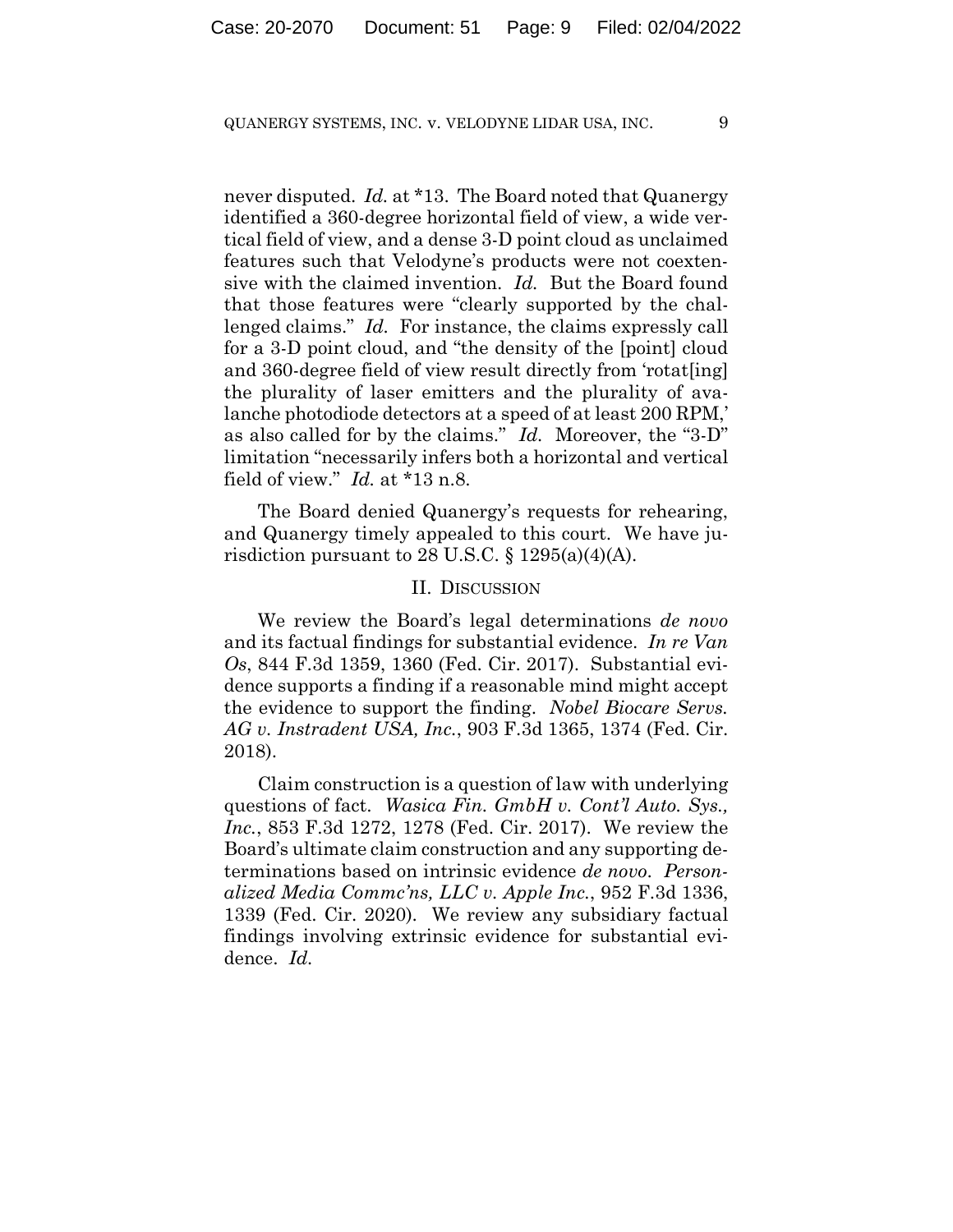Obviousness is also a question of law with underlying questions of fact. *Arctic Cat Inc. v. Bombardier Recreational Prods. Inc.*, 876 F.3d 1350, 1358 (Fed. Cir. 2017). These facts include the scope and content of the prior art and any objective indicia of nonobviousness. *Bradium Techs. LLC v. Iancu*, 923 F.3d 1032, 1045 (Fed. Cir. 2019).

On appeal, Quanergy argues that the Board erred in its construction of the term "lidar." Quanergy also challenges the Board's obviousness analysis. We address each argument in turn.

#### A. Claim Construction

Claim 1 of the '558 patent requires a "lidar-based" 3-D point cloud system. '558 patent, col. 7, l. 59. The intrinsic evidence makes clear that the broadest reasonable interpretation of "lidar" as used in the '558 patent is pulsed time-of-flight lidar.

The broadest reasonable interpretation standard applies in these IPR proceedings, because Quanergy filed its petitions on November 29, 2017, and the '558 patent is unexpired. *See Eli Lilly & Co. v. Teva Pharms. Int'l GmbH*, 8 F.4th 1331, 1340 (Fed. Cir. 2021).5 Under that standard, we give claims their broadest reasonable construction in light of the specification as a person of ordinary skill in the

<sup>5</sup> For petitions filed on or after November 13, 2018, the Board applies the claim construction standard articulated in *Phillips v. AWH Corp.*, 415 F.3d 1303 (Fed. Cir. 2005) (en banc). *See* Changes to the Claim Construction Standard for Interpreting Claims in Trial Proceedings Before the Patent Trial and Appeal Board, 83 Fed. Reg. 51,340, 51,340–41 (Oct. 11, 2018). The Board also applies the *Phillips* standard to claims of an expired patent. *Wasica Fin. GmbH v. Cont'l Auto. Sys., Inc.*, 853 F.3d 1272, 1279 (Fed. Cir. 2017).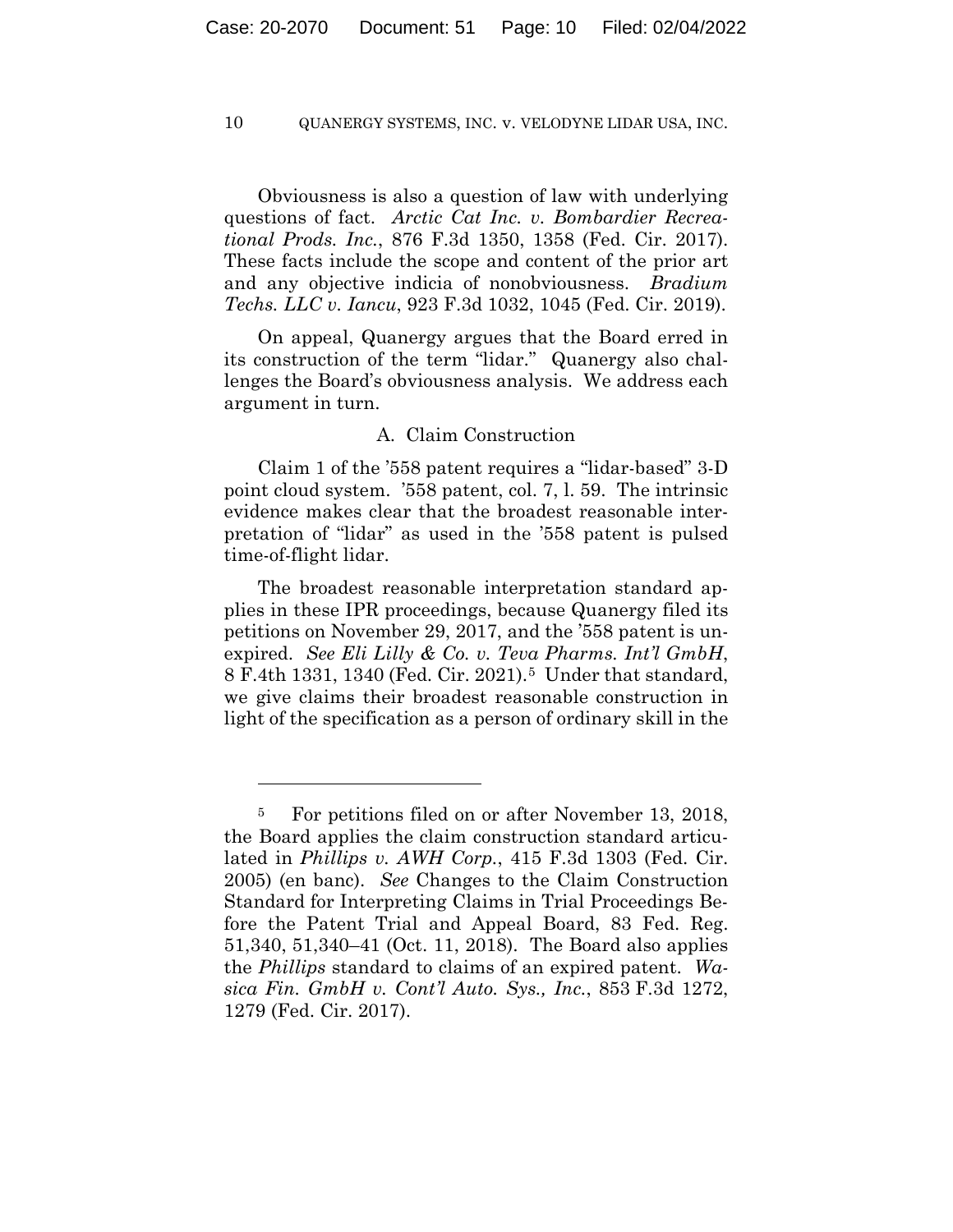art would interpret them. *Trivascular, Inc. v. Samuels*, 812 F.3d 1056, 1061–62 (Fed. Cir. 2016).

The term "lidar" is an acronym for "Laser Imaging Detection and Ranging." '558 patent, col. 3, ll. 65–66. Quanergy proposes that the acronym simply requires the use of laser light to perform imaging, detection, and ranging. According to Quanergy, lidar broadly encapsulates not only pulsed time-of-flight techniques, but also techniques like triangulation. Velodyne disagrees. Velodyne asserts that, like radar, lidar determines distance based on the time-of-flight of the transmitted wave.

We agree with Velodyne. In light of the specification, a skilled artisan would interpret lidar to mean pulsed time-of-flight lidar. Indeed, the written description focuses exclusively on pulsed time-of-flight lidar. It begins by describing the well-known use of a pulse of light to measure distance, deriving distance from the pulse's time-of-flight. *See* '558 patent, col. 1, ll. 11–18. This technique is foundational to the written description's ensuing description of commercial point cloud systems, their operation, and their inability to meet the demands of autonomous vehicle navigation. *Id.* at col. 1, l. 32–col. 2, l. 45. For example, the patent describes an existing point cloud system that employs "a single beam lidar unit" and a gimbal to capture a 3-D array of distance points. *Id.* at col. 1, ll. 49–53. It then teaches that such a system is limited by the number of pulses per second that a single laser can emit. *Id.* at col. 2, ll. 1–3.

The pulsed time-of-flight technique is also foundational to the claimed invention, which purports to be an improvement on existing 3-D point cloud systems that are inadequate for autonomous vehicle navigation. *See id.* at col. 2, ll. 35–67; *id.* at col. 6, ll. 37–41. Indeed, when describing a particular configuration of lasers and detectors in its lidar system, the patent boasts that its preferred embodiment "can collect approximately 1 million *time of flight* (TOF)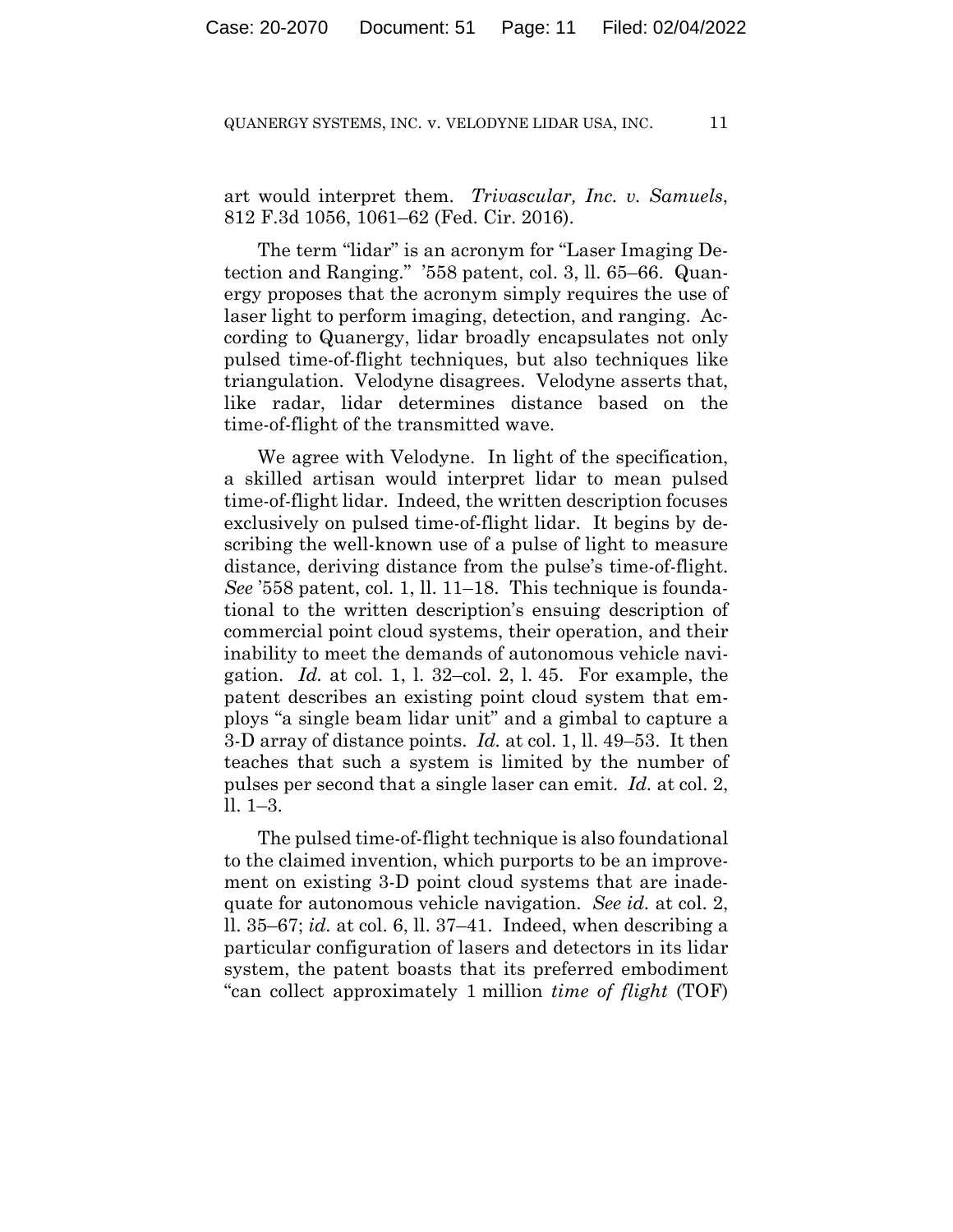distance points per second." *Id.* at col. 4, ll. 9–11 (emphasis added); *see also id.* at col. 4, ll. 13–14 (providing the standard deviation of the collected *time-of-flight* measurements); *id.* at col. 5, ll. 11–15 (explaining that a processor in the lidar system controls the laser emitters and detectors and "records the *time-of-flight*" (emphasis added)). The intrinsic evidence makes clear that the term "lidar" means pulsed time-of-flight lidar.6

We are unpersuaded by Quanergy's arguments on appeal. First, Quanergy argues that the claims and specification do not restrict the term "lidar" to pulsed time-offlight lidar. Analogizing to *Veritas Technologies LLC v. Veeam Software Corp.*, 835 F.3d 1406 (Fed. Cir. 2016), Quanergy contends that the "indications in the specification that 'lidar' may involve pulsed [time-of-flight] measurements" do not preclude a broader construction that includes triangulation and other techniques. Appellant's Br. 22–23 (citing *Veritas*, 835 F.3d at 1411).

We disagree with Quanergy's characterization of the specification as merely indicating that lidar *may* involve

<sup>6</sup> Given the clarity of the intrinsic evidence, resort to extrinsic evidence is unnecessary. *Seabeds Geosolutions (US) Inc. v. Magseis FF LLC*, 8 F.4th 1285, 1290 (Fed. Cir. 2021). We note, however, that the Board's findings based on extrinsic evidence are consistent with the Board's construction. Quanergy failed to challenge these findings in its opening brief, and its attempt to do so in its reply brief is untimely. *SmithKline Beecham Corp. v. Apotex Corp.*, 439 F.3d 1312, 1319 (Fed. Cir. 2006) ("Our law is well established that arguments not raised in the opening brief are waived."); *see In re Google Tech. Holdings LLC*, 980 F.3d 858, 862 (Fed. Cir. 2020) ("[I]t is evident that the court mainly uses the term 'waiver' when applying the doctrine of 'forfeiture.'").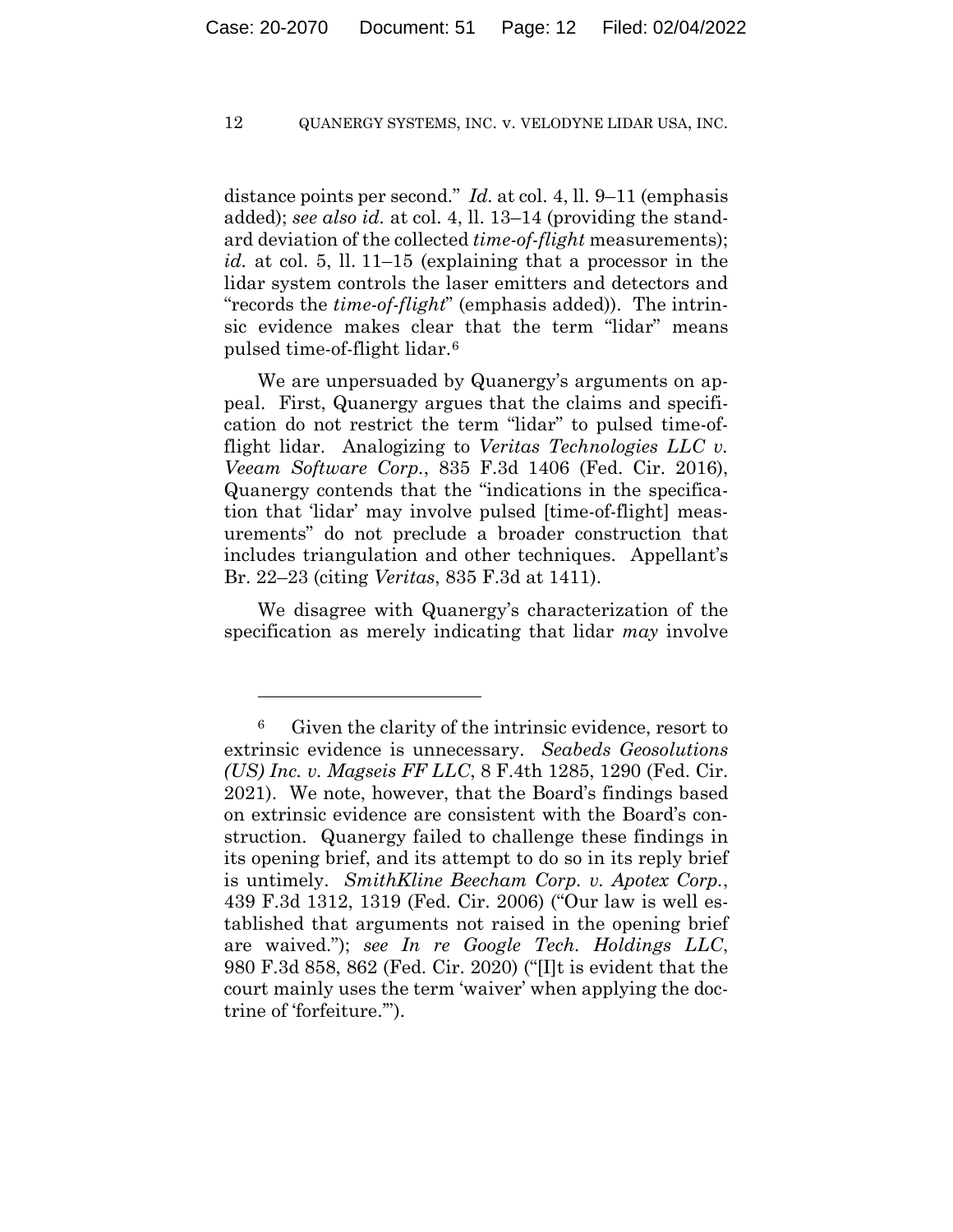pulsed time-of-flight measurements. As noted, the specification focuses exclusively on pulsed time-of-flight lidar.

Quanergy's reliance on *Veritas* is misplaced. There, we affirmed the Board's construction of the phrase "starting a restore of a set of files" as encompassing both file-level and block-level restoration.7 *See id.* at 1411. We explained that "nothing in the specification states or fairly implies a limitation to file-level restoration." *Id.* at 1412. While the specification generally described starting a restore of files (and not blocks), it did not exclude restorations that operate at the block-level but result in restoring files. *Id.* And, although the specification discussed certain steps that would be difficult or impossible to perform at the block-level, it couched those references "in terms of specific embodiments, not general requirements of the invention." *Id.* Critically, the specification did not explain any material differences between file-level and block-level restoration. *Id.*

By contrast, here, the specification fairly implies that the term "lidar" only means pulsed time-of-flight lidar. The patent describes measuring distance using a pulsed time-of-flight technique, identifies the shortcomings of existing point cloud systems that collect distance points by pulsing light and detecting its reflection, and discloses a lidar system that collects time-of-flight measurements. Because *Veritas* is factually distinguishable, we reject Quanergy's broader construction of the term "lidar."

<sup>7</sup> A file is essentially a named collection of blocks, which contain all of the data of the file. *Veritas*, 835 F.3d at 1408. An application restores at the file-level by requesting a file and receiving the data in the blocks corresponding to the file. *See id.* An application restores at the block-level by requesting the block it needs and receiving the data in that block. *See id.*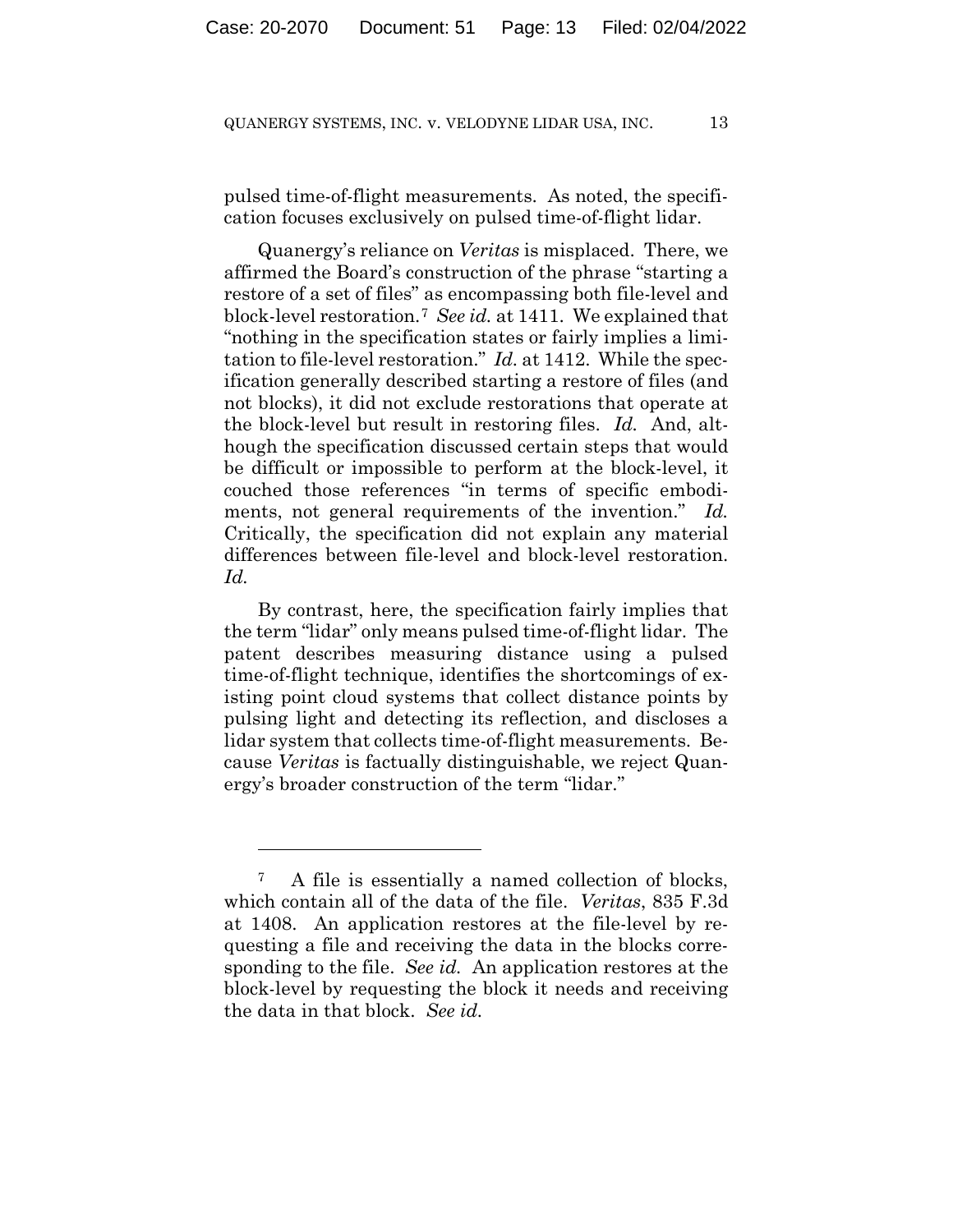Second, Quanergy argues that the Board improperly limited the meaning of the term "lidar" to a preferred embodiment. Not so. The Board did not read limitations from a preferred embodiment into the claims. Instead, it considered the entire disclosure, which introduces the concept of pulsed time-of-flight lidar "[r]ight from the start," a concept that "underlies the entire description of the '558 patent." *Quanergy I*, 2019 WL 2237114, at \*5.

Third, Quanergy emphasizes that Velodyne chose to claim only "lidar" instead of "pulsed time-of-flight lidar." But this argument assumes its conclusion—that the term "lidar" is broader than the Board's construction "pulsed time-of-flight lidar." As noted, in light of the intrinsic evidence, a skilled artisan would interpret the term "lidar" to mean pulsed time-of-flight lidar.

Finally, Quanergy argues that its broader construction of "lidar"—to include triangulation—is reasonable because the '558 patent at most expands the acronym to "Laser Imaging Detection and Ranging." As the Board did, we find that simply restating what the "lidar" acronym stands for does little to explain the term's meaning in light of the specification. Because Quanergy's broader construction is inconsistent with the specification, we find it to be unreasonable. *See Trivascular*, 812 F.3d at 1062 ("Construing individual words of a claim without considering the context in which those words appear is simply not 'reasonable.'").

For these reasons, we affirm the Board's construction of the term "lidar" to mean pulsed time-of-flight lidar.

#### B. Obviousness

Quanergy also appeals several of the factual findings underlying the Board's nonobviousness determination. First, Quanergy asserts that Mizuno discloses a pulsed time-of-flight lidar system. Second, Quanergy challenges the Board's presumption of a nexus between the claimed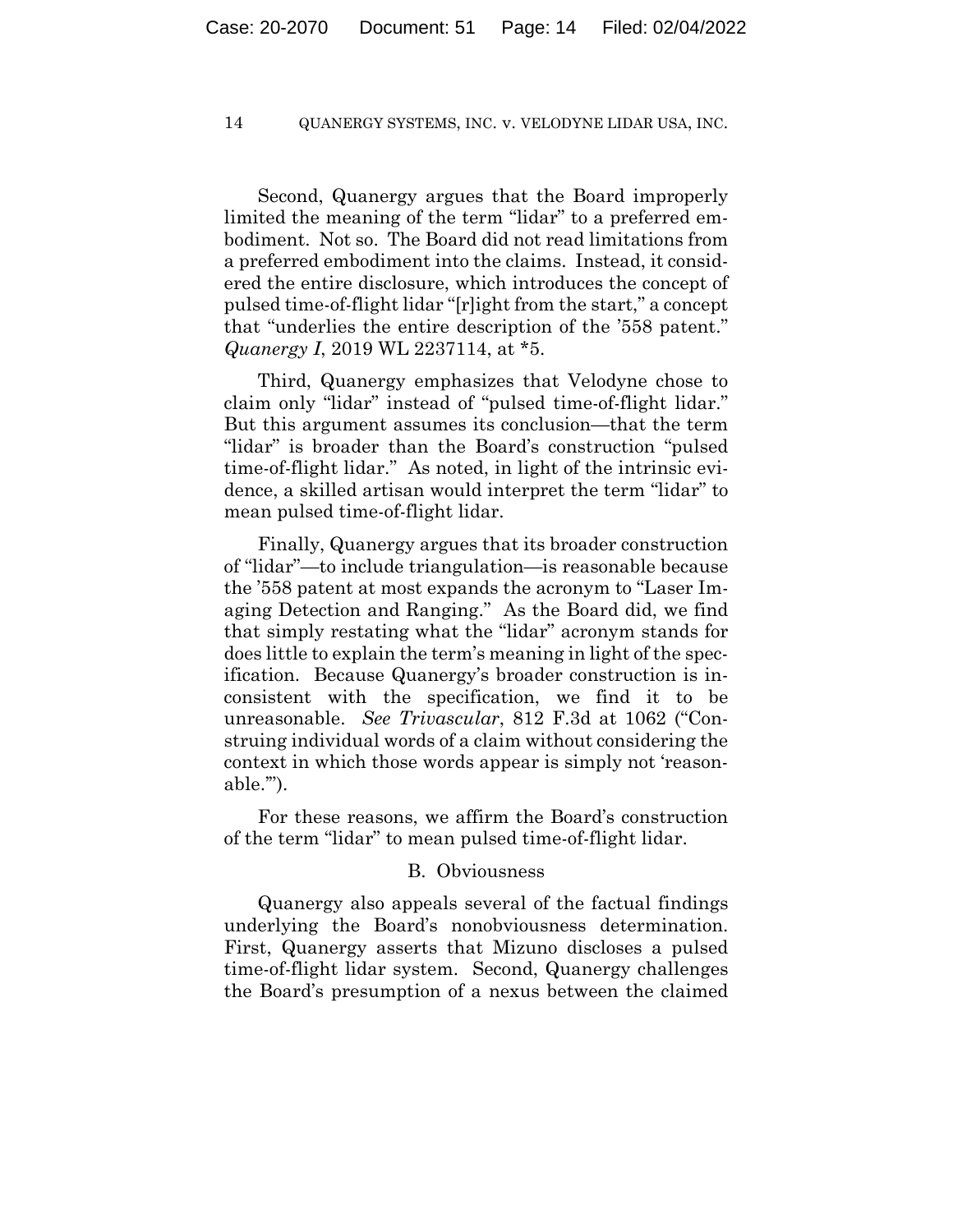invention and Velodyne's evidence of an unresolved long-felt need, industry praise, and commercial success. Quanergy adds that Velodyne cannot prove a nexus either. We address these challenges in turn.

#### 1. Mizuno

The Board made several findings as to Mizuno based on the expert testimony of both parties and subsidiary findings as to Berkovic and other state-of-the-art references. It found that Mizuno does not disclose or suggest a pulsed time-of-flight lidar system. *See Quanergy I*, 2019 WL 2237114, at \*7. It further found that a skilled artisan (a) would not have used pulsed time-of-flight lidar in Mizuno's short-range measuring device and (b) would not have had a reasonable expectation of success in modifying Mizuno's device to use pulsed time-of-flight lidar. *See id.* at \*8, \*10, \*12.

On appeal, Quanergy only disputes the Board's findings that Mizuno neither discloses nor suggests the use of a pulsed time-of-flight lidar system. Substantial evidence supports those findings. Notably, the testimonies of *both* Velodyne's and Quanergy's experts support the Board's findings. Velodyne's expert opined that a skilled artisan "would immediately recognize Mizuno as a triangulation system." J.A. 8065 (¶ 127). He explained that Mizuno detects light reflected at an angle using position or image sensors, neither of which are used in pulsed time-of-flight lidar systems. And, while Quanergy's expert described Mizuno's device as a specular reflection system instead of a triangulation system, he agreed that Mizuno's device is not a time-of-flight lidar system. He also conceded that Mizuno measures distance to the target based on where it receives a reflected laser beam, not when as lidar systems do.

Quanergy disagrees with the Board's analysis of its expert testimony. According to Quanergy, its expert was describing only one particular embodiment of Mizuno's device when he stated that Mizuno's device was not a pulsed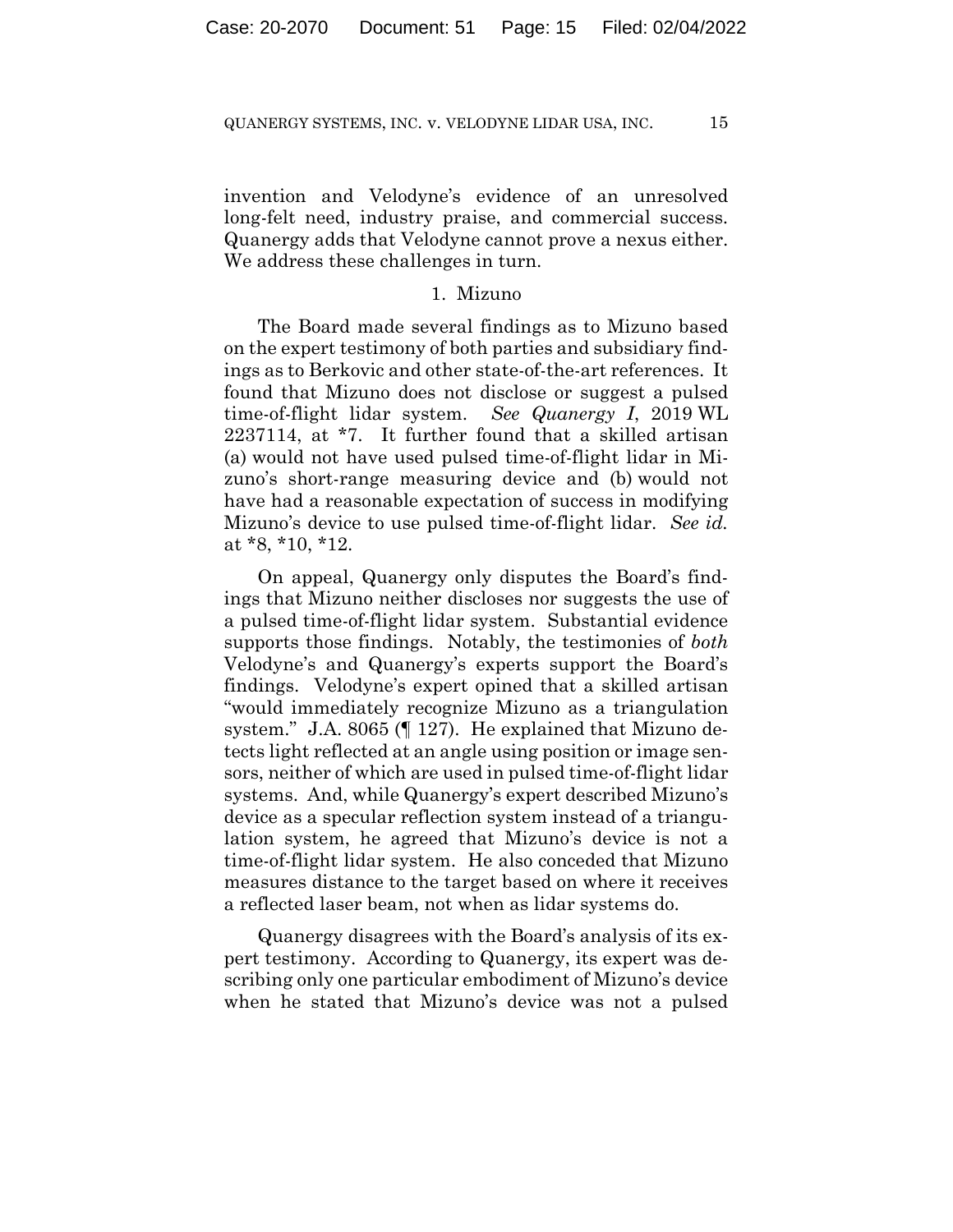time-of-flight lidar system. The Board rejected this argument as an attempt to draw an arbitrary distinction in the testimony of its expert between one of Mizuno's figures and Mizuno's disclosure as whole. *Quanergy Sys., Inc. v. Velodyne LiDAR, Inc.* (*Quanergy III*), No. IPR2018-00255, 2020 WL 2595492, at \*8–9 (P.T.A.B. May 21, 2020) (denying Quanergy's request for rehearing); *Quanergy Sys., Inc. v. Velodyne LiDAR, Inc.* (*Quanergy IV*), No. IPR2018-00256, 2020 WL 2595636, at \*8–9 (P.T.A.B. May 21, 2020) (same). We are similarly unpersuaded by Quanergy's attempt to downplay its expert's admission that Mizuno's device is not a time-of-flight lidar system.

Quanergy finally relies on its expert's testimony on redirect that "Mizuno could use a time-of-flight pulsed Li-DAR system,"<sup>8</sup> as well as its expert's ultimate conclusion that a person of ordinary skill in the art reading Mizuno would have found it obvious to use a pulsed time-of-flight system. Appellant's Br. 25–26 (citing J.A. 9114–15); *see also, e.g.*, *Quanergy III*, 2020 WL 2595492, at \*9. Under our standard of review, we sustain a finding of the Board that may reasonably be drawn from the evidence in record, even if the Board reasonably could have drawn other inconsistent findings from the same record. *See Elbit Sys. of Am., LLC v. Thales Visionix, Inc.*, 881 F.3d 1354, 1356 (Fed. Cir. 2018). Here, we agree with the Board that the testimony of Quanergy's expert on redirect is "incomplete, unspecific, and ultimately conclusory." *E.g.*, *Quanergy III*, 2020 WL 2595492, at \*10. The Board acted within its discretion when it chose not to credit that testimony. *See id.* On the entirety of the record, substantial evidence supports the Board's finding that one of skill in the art would not have been motivated by Mizuno to use a pulsed time-of-flight system.

<sup>8</sup> Quanergy misattributes this testimony to Velodyne's expert.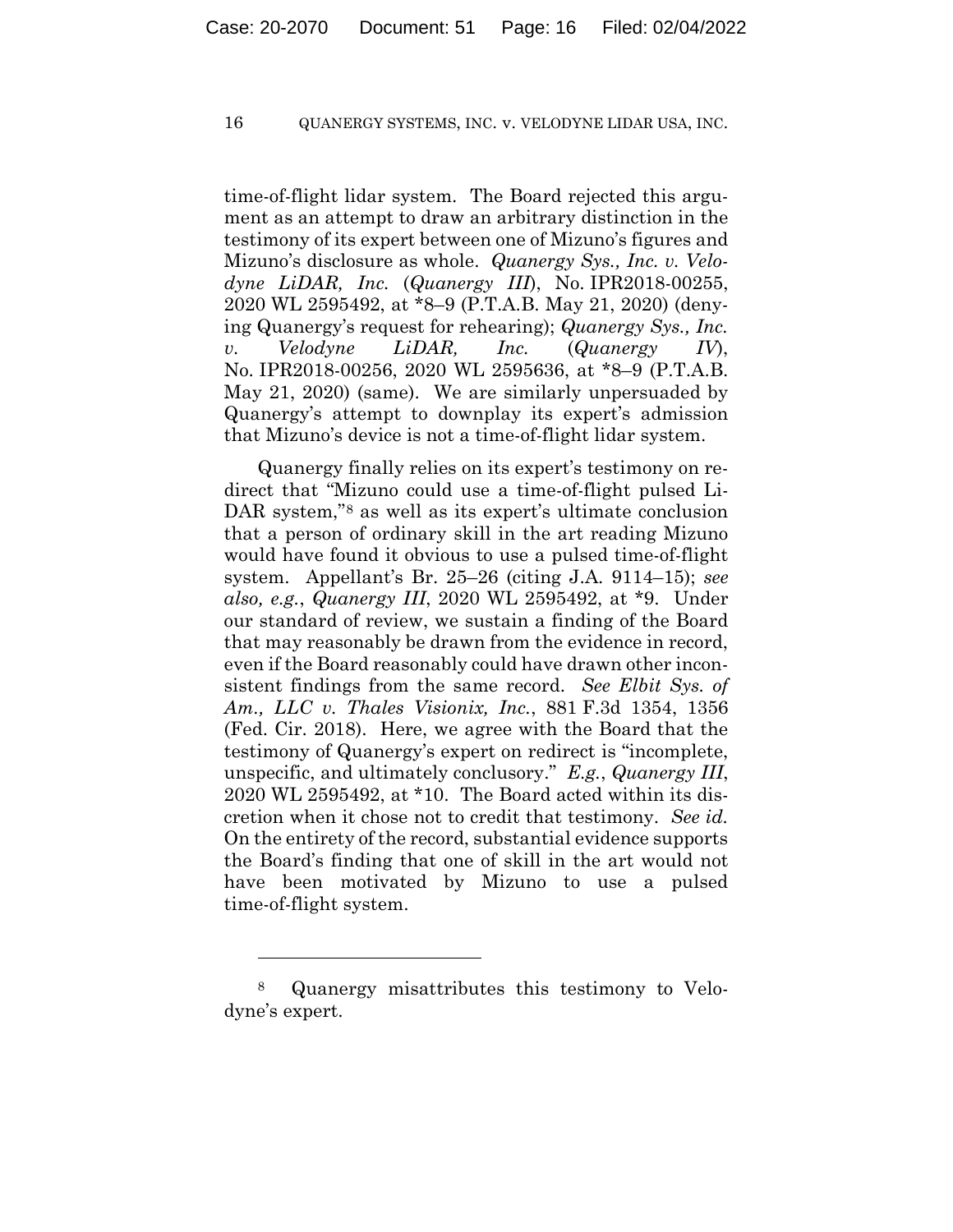#### 2. Objective Indicia of Nonobviousness

The Board gave substantial weight to Velodyne's objective evidence of unresolved long-felt need, industry praise, and commercial success. Substantial evidence supports the Board's presumption of a nexus and its thorough analysis of each objective indicia.

Evidence of objective indicia of nonobviousness, if present, must always be considered before reaching a determination on the issue of obviousness. *E.g.*, *Stratoflex, Inc. v. Aeroquip Corp.*, 713 F.2d 1530, 1538–39 (Fed. Cir. 1983); *In re Cyclobenzaprine Hydrochloride Extended-Release Capsule Patent Litigation*, 676 F.3d 1063, 1076–77 (Fed. Cir. 2012). To accord substantial weight to such evidence, it "must have a 'nexus' to the claims, *i.e.*, there must be 'a legally and factually sufficient connection' between the evidence and the patented invention." *Teva Pharms.*, 8 F.4th at 1360 (quoting *Henny Penny Corp. v. Frymaster LLC*, 938 F.3d 1324, 1332 (Fed. Cir. 2019)).

We presume a nexus "when the patentee shows that the asserted objective evidence is tied to a specific product and that product 'embodies the claimed features, and is coextensive with them.'" *Fox Factory, Inc. v. SRAM, LLC*, 944 F.3d 1366, 1373 (Fed. Cir. 2019) (quoting *Polaris Indus., Inc. v. Arctic Cat, Inc.*, 882 F.3d 1056, 1072 (Fed. Cir. 2018)). The coextensive requirement does not require a patentee to prove perfect correspondence between the product and a patent claim. *Teva Pharms.*, 8 F.4th at 1361. Rather, it requires the patentee to demonstrate that "the product is essentially the claimed invention." *Id.* As part of the presumption analysis, the fact finder must consider the unclaimed features of the stated products to determine their level of significance and their impact on the correspondence between the claim and the products. *Id.* Some unclaimed features "amount to nothing more than additional insignificant features," such that presuming nexus is still appropriate. *Id.* Other unclaimed features, like "a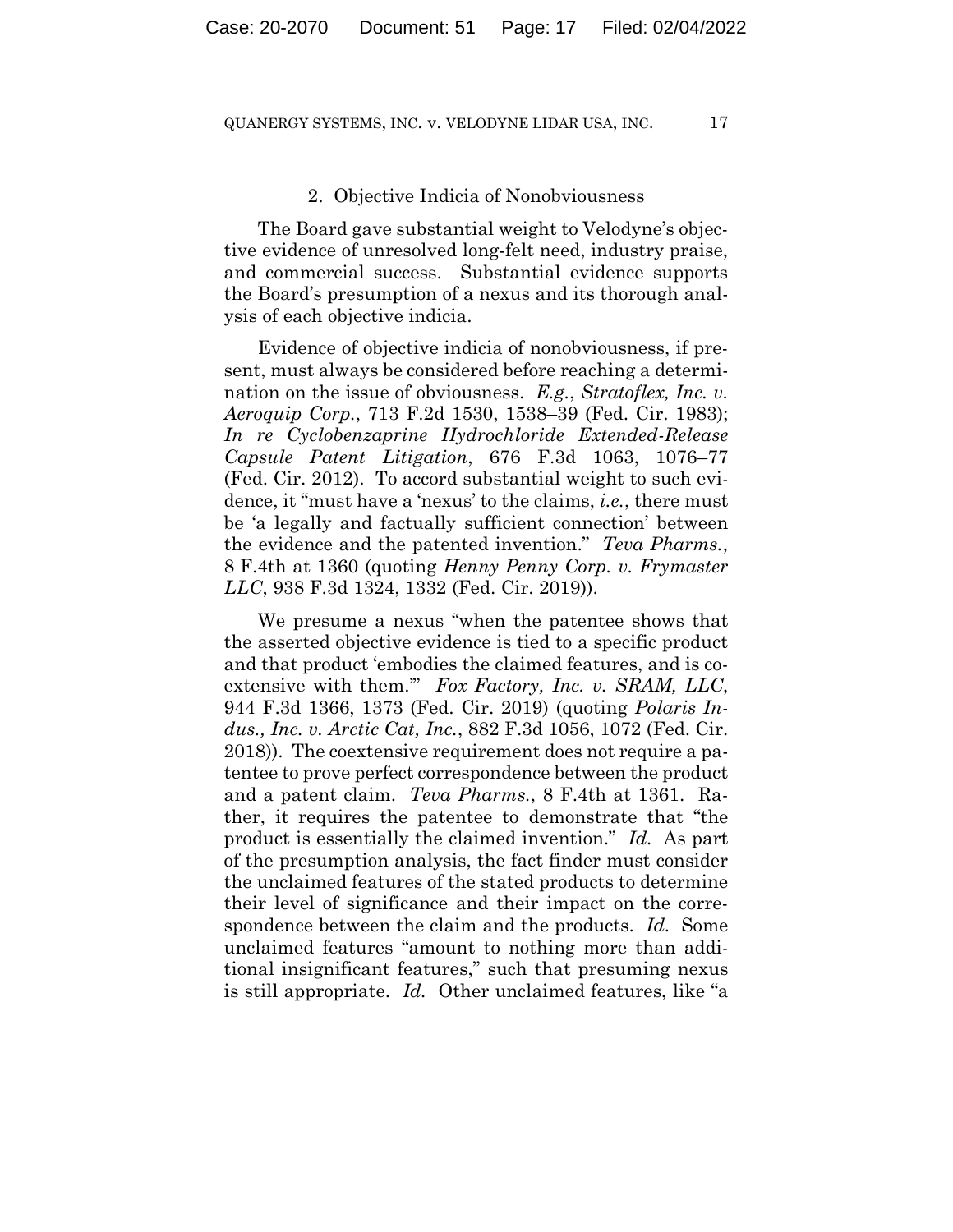'critical' unclaimed feature that is claimed by a different patent and that materially impacts the product's functionality," indicate that the claim is not coextensive with the product. *Id.*

The presumption of nexus is rebuttable. *Demaco Corp. v. F. von Langsdorff Licensing Ltd.*, 851 F.2d 1387, 1393 (Fed. Cir. 1988). A patent challenger may present evidence showing that the proffered objective evidence was "due to extraneous factors other than the patented invention." *WBIP, LLC v. Kohler Co.*, 829 F.3d 1317, 1329 (Fed. Cir. 2016). These extraneous factors include additional unclaimed features and external factors, like improvements in marketing or superior workmanship. *Id.*; *see also Demaco*, 851 F.2d at 1393. A patent challenger may not rebut the presumption of nexus with argument alone. *WBIP*, 829 F.3d at 1329.

Here, the Board presumed a nexus because Velodyne provided "ample evidence" that its commercial products "embody the full scope of the claimed invention, and that the claimed invention is not merely a subcomponent of those products." *Quanergy I*, 2019 WL 2237114, at \*12. The Board credited the testimony of Velodyne's expert, who provided "a detailed analysis mapping claim 1" to the descriptions in Velodyne's product literature. *Id.* at \*13. The Board noted that Quanergy never disputed this testimony. *Id.*

The Board then rejected Quanergy's attempt to rebut a presumption of nexus because the unclaimed features Quanergy identified—"360[-]degree horizontal field of view, wide vertical [field of view], and a dense 3-D point cloud"—were clearly supported by the challenged claims. *Id.* (quoting J.A. 1023). For example, the claims call for a "3-D point cloud," and the density of the cloud and the 360-degree horizontal field of view "result directly" from the claim limitation "rotat[ing] the plurality of laser emitters and the plurality of avalanche photodiode detectors at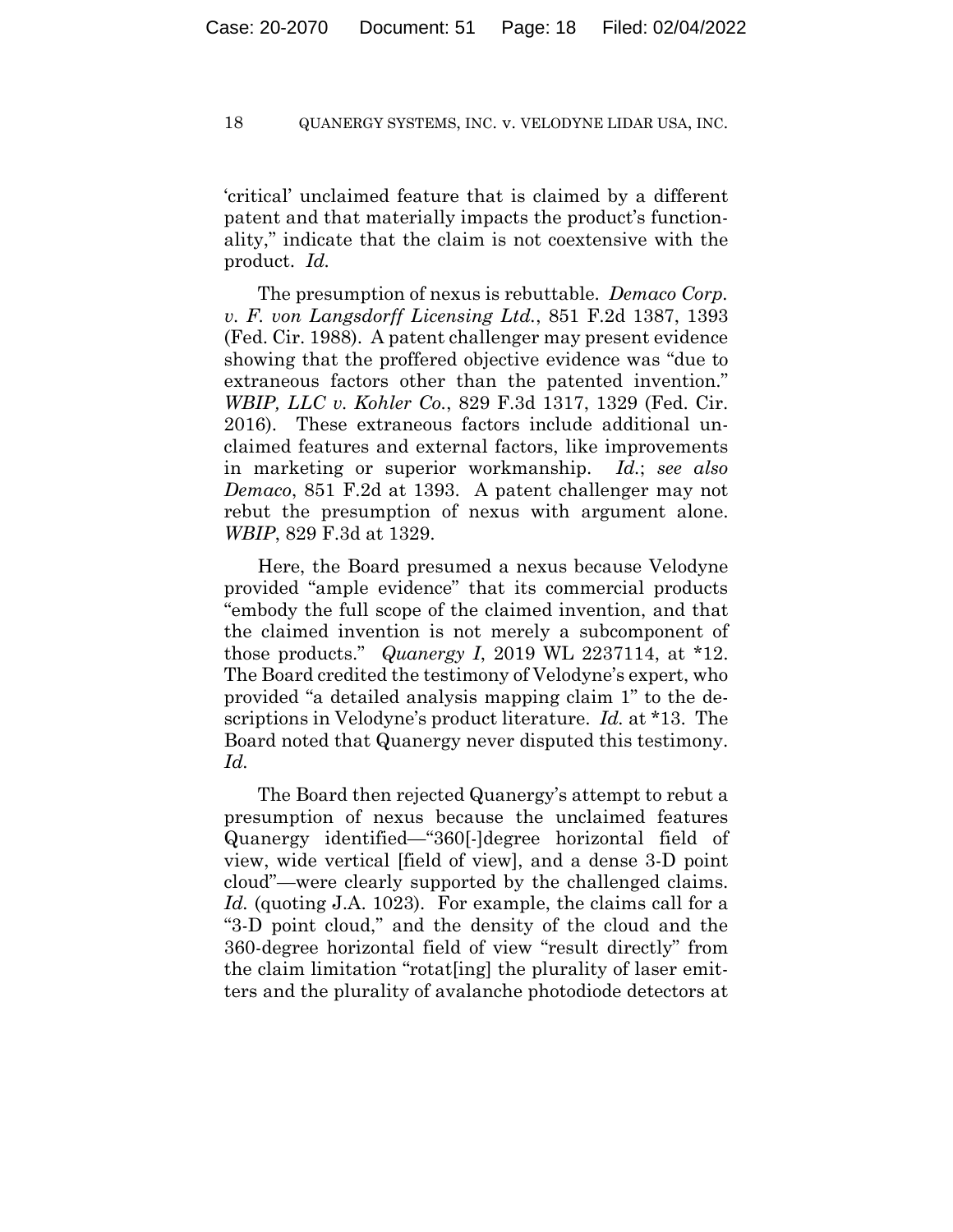a speed of at least 200 RPM." *Id.* Further, the "3-D" limitation "necessarily infers both a horizontal and vertical field of view." *Id.* at \*13 n.8. The Board noted that Quanergy's assertion that Velodyne's commercial success resulted from unclaimed software was "nothing more than conclusory attorney argument without evidentiary support." *Id.* at \*13.

The Board gave substantial weight to Velodyne's evidence of an unresolved long-felt need, industry praise, and commercial success. *Id.* at \*14–17. This evidence included (1) contemporaneous news articles describing a long-felt need for a lidar sensor that could capture distance points rapidly in all directions and produce a sufficiently dense 3-D point cloud for use in autonomous navigation, (2) articles praising both Velodyne as the top lidar producer in the automotive industry and Velodyne's products, and (3) financial information and articles reflecting Velodyne's revenue and market share. *Id.*

On appeal, Quanergy argues that the Board erred in three ways. First, Quanergy contends that the Board must, but failed to, consider the issue of unclaimed features before presuming nexus. Second, Quanergy asserts that the Board failed to provide an adequate factual basis or reasoned explanation when it dismissed the unclaimed features Quanergy identified. Third, Quanergy attempts to show that the unclaimed features it identified to the Board—a 360-degree horizontal field of view, a wide vertical field of view, a dense 3-D point cloud, and software are critical and materially impact the functionality of Velodyne's products. Quanergy also contends that Velodyne's evidence of unresolved long-felt need, industry praise, and commercial success relate primarily to those critical unclaimed features. None of these arguments are persuasive.

First, the Board did not err in its analysis of whether Velodyne is entitled to a presumption of nexus. There is no dispute that the Board must consider unclaimed features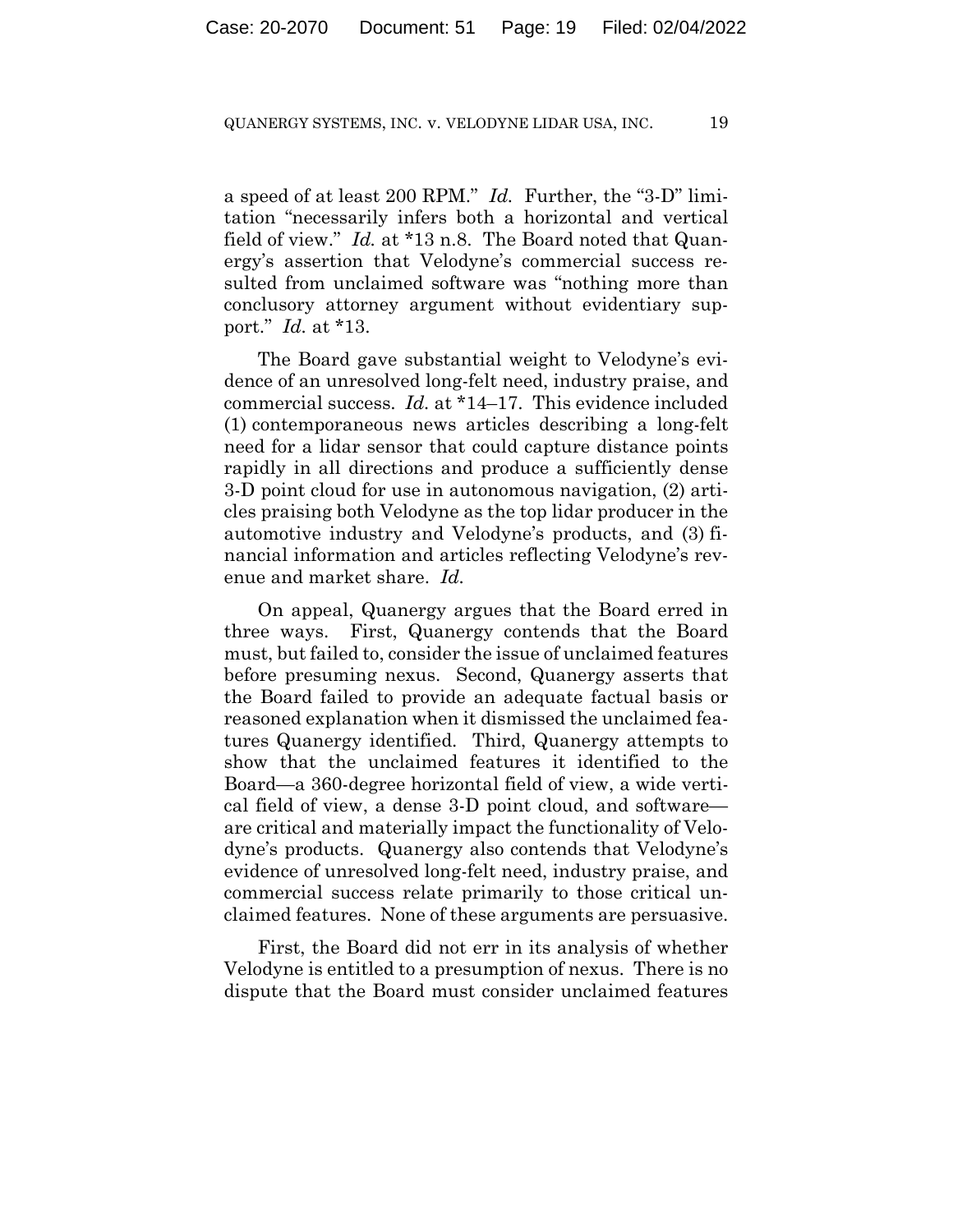as part of its presumption analysis when they are raised. *See Teva Pharms.*, 8 F.4th at 1361; *Fox Factory*, 944 F.3d at 1374. Here, Quanergy, at best, presented only a skeletal, undeveloped argument to the Board. In total, Quanergy stated that Velodyne's "evidence focuses on unclaimed [sic] that are not coextensive with the patented claims," and that Velodyne "fail[ed] to show that the claimed elements are not merely a component of its product, by failing to address the configuration, software and other components that form its product, and apparently allow it to perform the praised features." J.A. 1023–25. As the Board found, Quanergy only raised the issue of unclaimed features to rebut the presumption of nexus. *See Quanergy I*, 2019 WL 2237114, at \*13; *see also* J.A. 1025–1026 (arguing that the presumption of nexus is rebutted because Velodyne's "evidence relies on unclaimed features"). Based on Velodyne's product literature and expert testimony, the Board reasonably found that Velodyne's products embody the full scope of the claimed invention and that the claimed invention is not merely a subcomponent of those products. *See Quanergy I*, 2019 WL 2237114, at \*12–13.

Second, we disagree with Quanergy's assertion that the Board failed to provide an adequate factual basis or reasoned explanation when it dismissed the unclaimed features Quanergy identified to rebut a presumption of nexus. The Board's analysis of those unclaimed features is commensurate with Quanergy's presentation of the issue. *See Paice LLC v. Ford Motor Co.*, 881 F.3d 894, 905 (Fed. Cir. 2018); *Novartis AG v. Torrent Pharms. Ltd.*, 853 F.3d 1316, 1327 (Fed. Cir. 2017) ("Thus, we are not persuaded that Novartis presented its arguments against the use of mannitol in such a way that it would be appropriate to find fault in the Board's arguably limited treatment of those arguments in the Final Written Decision.").

In total, Quanergy argued: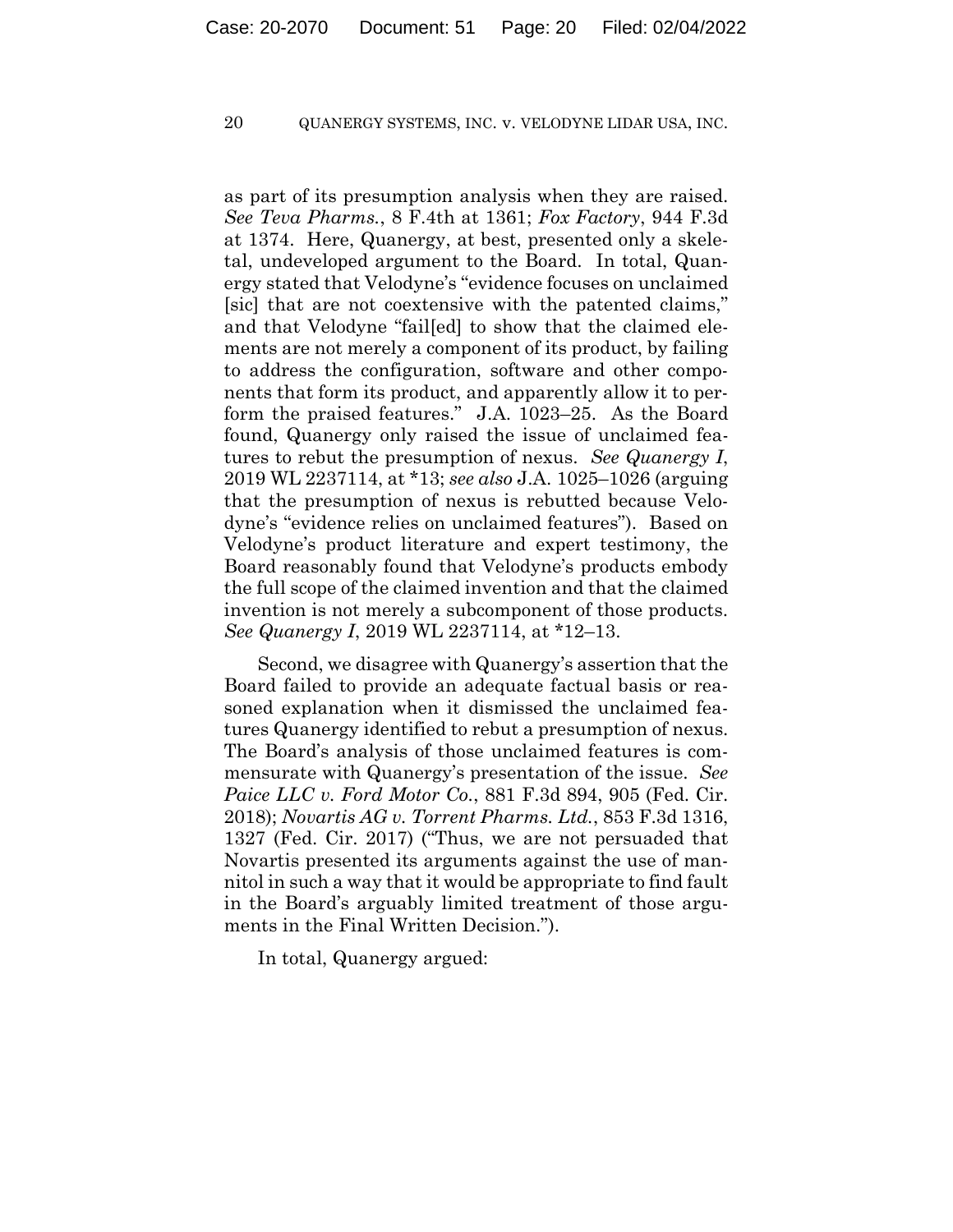[Velodyne's] evidence relies on unclaimed features. *See, e.g.*, Response, 58-62 (rooting long-felt need in autonomous driving context requiring "high framerate, dense 3D point cloud with a wide [field of view]" and collecting measurements in an outward facing lidar for 360 degree azimuth and 26 degree vertical arc); 62-65 (describing praise due to unclaimed features such as "distance and point density," "360-degree horizontal field-of-view," "26-degree vertical spread," and "one million points per second[)]."

J.A. 1025–26. We find the Board's explanation of how each alleged unclaimed feature results directly from claim limitations—such that Velodyne's products are essentially the claimed invention—both adequate and reasonable. *See Fox Factory, Inc. v. SRAM, LLC*, 813 F. App'x 539, 543 (Fed. Cir. 2020) (holding that the alleged unclaimed features were "to some extent incorporated" into a claim limitation).

Finally, Quanergy's attempts to show that (1) the unclaimed features it identified to the Board are critical and materially impact the functionality of Velodyne's products and (2) Velodyne's evidence of unresolved long-felt need, industry praise, and commercial success relate to those unclaimed features rest on new arguments not presented to the Board. For example, Quanergy contends that, to obtain a dense 3-D point cloud, Velodyne's products contain the critical unclaimed features of (1) more than 2 laser emitters, (2) a high pulse rate, (3) a vertical angular separation between pairs of emitters and detectors, and (4) a rotation speed significantly greater than 200 RPM. We hold that Quanergy has forfeited these new arguments. *See, e.g.*, *In re Google Tech. Holdings LLC*, 980 F.3d 858, 863 (Fed. Cir. 2020).